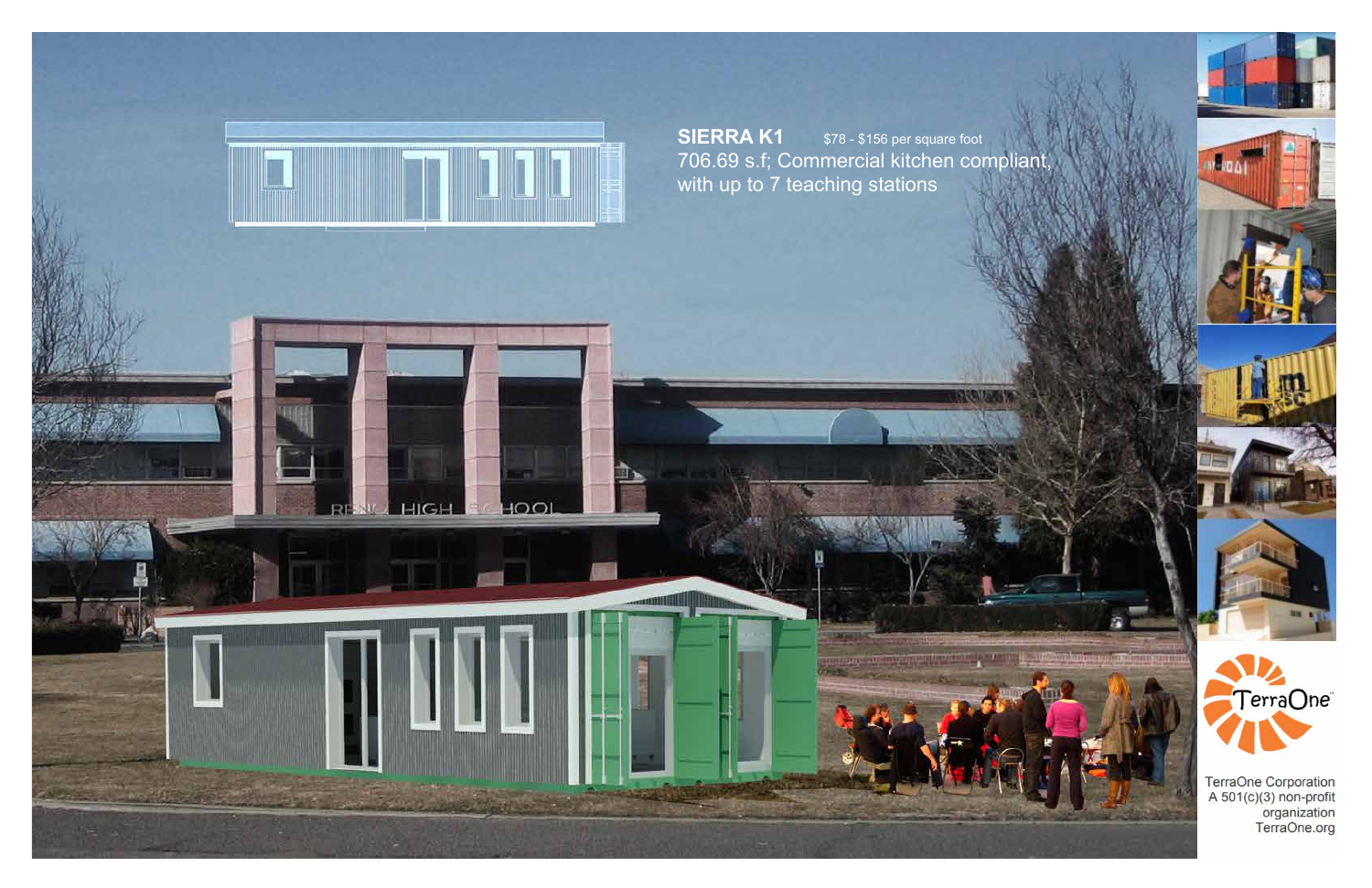







TerraOne Corporation<br>A 501(c)(3) non-profit<br>organization<br>TerraOne.org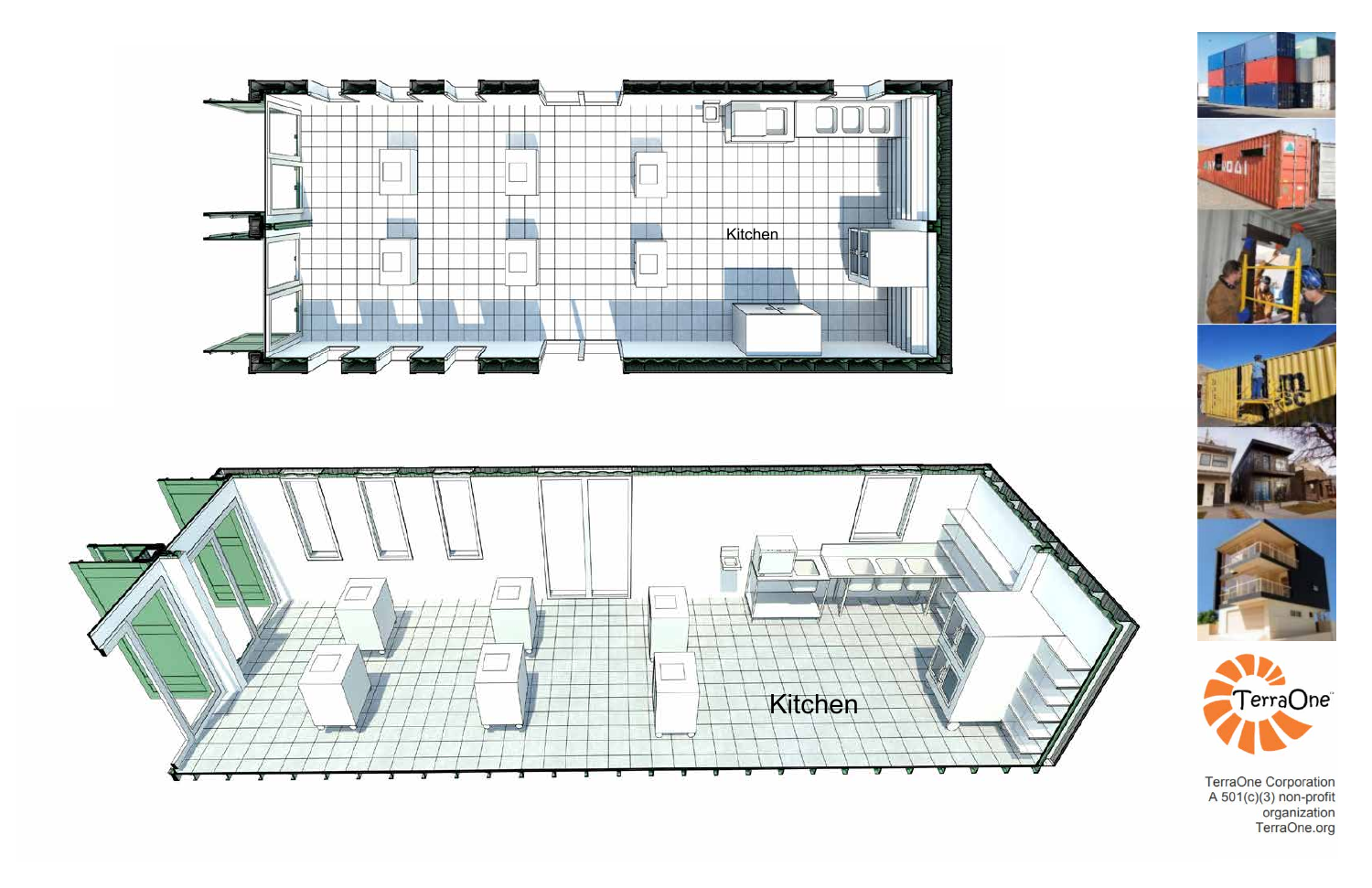

Area 706.69 s.f







TerraOne Corporation<br>A 501(c)(3) non-profit<br>organization<br>TerraOne.org